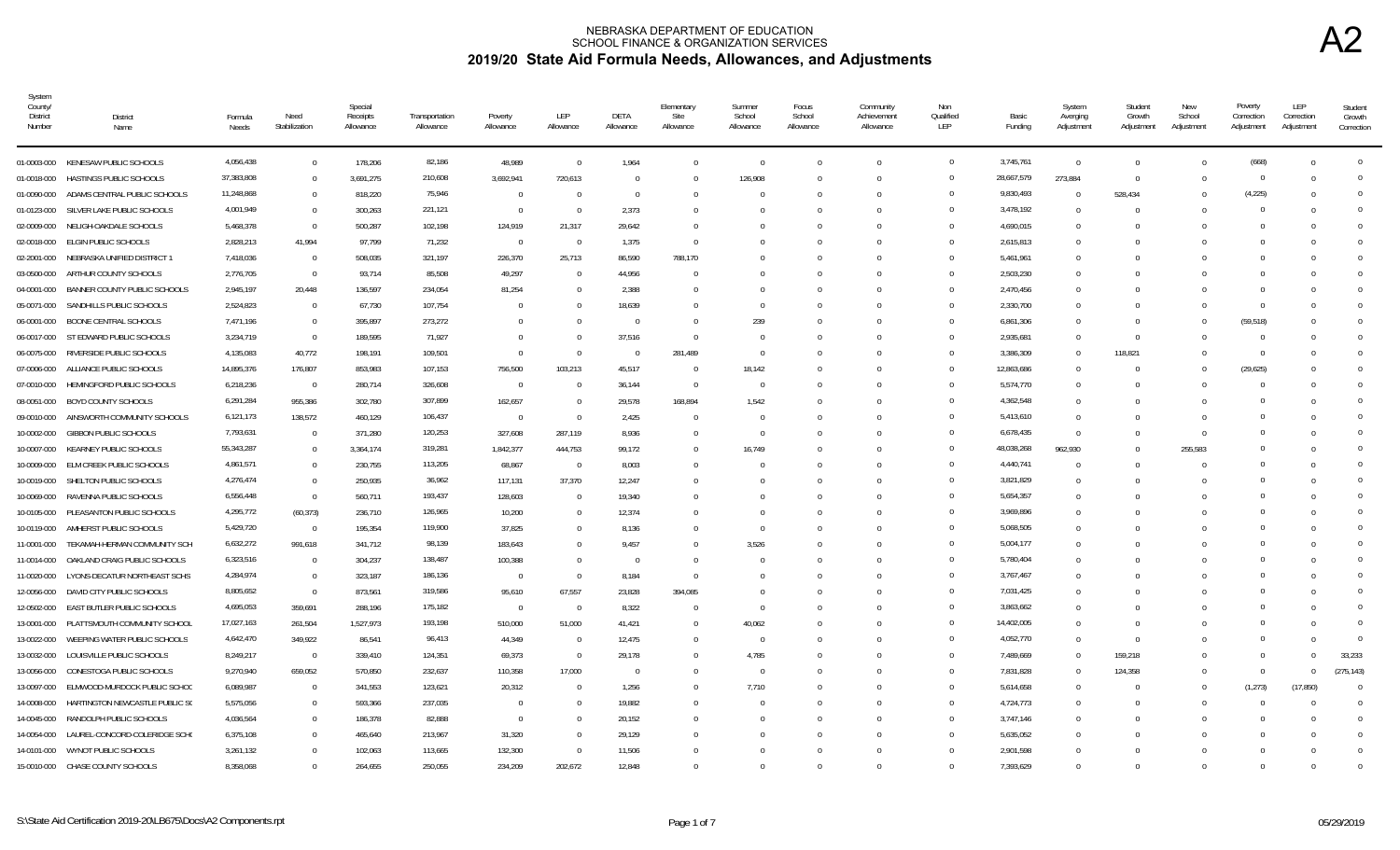| System<br>County/<br>District<br>Number | <b>District</b><br>Name                    | Formula<br>Needs | Need<br>Stabilization | Special<br>Receipts<br>Allowance | Transportation<br>Allowance | Poverty<br>Allowance | LEP<br>Allowance         | DETA<br>Allowance | Elementary<br>Site<br>Allowance | Summer<br>School<br>Allowance | Focus<br>School<br>Allowance | Community<br>Achievement<br>Allowance | Non<br>Qualified<br>LEP | Basic<br>Funding | System<br>Averging<br>Adjustment | Student<br>Growth<br>Adjustment | New<br>School<br>Adjustment | Poverty<br>Correction<br>Adjustment | LEP<br>Correction<br>Adjustment | Student<br>Growth<br>Correction |
|-----------------------------------------|--------------------------------------------|------------------|-----------------------|----------------------------------|-----------------------------|----------------------|--------------------------|-------------------|---------------------------------|-------------------------------|------------------------------|---------------------------------------|-------------------------|------------------|----------------------------------|---------------------------------|-----------------------------|-------------------------------------|---------------------------------|---------------------------------|
|                                         | 15-0536-000 WAUNETA-PALISADE PUBLIC SCHS   | 4,325,968        | $\Omega$              | 181,207                          | 396,594                     | 184,280              | $\overline{0}$           | 67,926            | $\overline{0}$                  | $\overline{0}$                | $\Omega$                     | $\Omega$                              | $\overline{0}$          | 3,495,961        | $\Omega$                         | $\Omega$                        |                             | $\Omega$                            | $\Omega$                        | $\Omega$                        |
| 16-0006-000                             | VALENTINE COMMUNITY SCHOOLS                | 7,986,518        | 260,727               | 554,732                          | 63,753                      | $\overline{0}$       | $\overline{0}$           | 24,316            | 337,788                         | 3,350                         | $\Omega$                     | $\Omega$                              | $\Omega$                | 6,741,852        | $\Omega$                         | $\Omega$                        |                             | $\Omega$                            |                                 |                                 |
| 16-0030-000                             | CODY-KILGORE PUBLIC SCHS                   | 3,190,553        | $\overline{0}$        | 102,489                          | 96,680                      | 87,464               | - 0                      | 8,598             | $\Omega$                        | - 0                           |                              | $\Omega$                              | $\Omega$                | 2,895,322        | $\Omega$                         | -0                              |                             | $\cap$                              |                                 | 0                               |
| 17-0001-000                             | SIDNEY PUBLIC SCHOOLS                      | 13,733,218       | 608,011               | 652,490                          | 86,884                      | 158,609              | 59,113                   | 36,068            | $\Omega$                        |                               |                              |                                       | $\Omega$                | 12,201,365       | $\Omega$                         | -0                              |                             | (69, 322)                           |                                 |                                 |
| 17-0003-000                             | LEYTON PUBLIC SCHOOLS                      | 3,317,534        | 73,466                | 109,427                          | 139,060                     | 58,605               | $\overline{0}$           | 10,285            | $\Omega$                        |                               |                              | $\bigcap$                             | $\Omega$                | 2,926,691        | $\Omega$                         | $\Omega$                        |                             | $\bigcap$                           |                                 |                                 |
|                                         | 17-0009-000 POTTER-DIX PUBLIC SCHOOLS      | 3,239,648        | $\overline{0}$        | 139,548                          | 100,949                     | 56,357               | $\overline{0}$           | 9,805             | $\Omega$                        |                               | <sup>0</sup>                 | $\Omega$                              | $\Omega$                | 2,932,989        | $\Omega$                         | $\cap$                          |                             |                                     |                                 |                                 |
| 18-0002-000                             | SUTTON PUBLIC SCHOOLS                      | 5,872,081        | $\overline{0}$        | 279,640                          | 134,888                     | 49,725               | 54,400                   | 9,529             | $\Omega$                        |                               |                              | $\Omega$                              | $\Omega$                | 5,343,899        | $\Omega$                         | - 0                             |                             | $\Omega$                            |                                 |                                 |
| 18-0011-000                             | HARVARD PUBLIC SCHOOLS                     | 4,360,740        | 77,537                | 407,358                          | 107,612                     | 55,250               | 106,250                  | 10,272            | $\cup$                          |                               |                              |                                       | $\Omega$                | 3,655,689        | $\Omega$                         | - 0                             |                             | (59, 228)                           |                                 |                                 |
| 19-0039-000                             | LEIGH COMMUNITY SCHOOLS                    | 3,279,527        | $\overline{0}$        | 110,329                          | 105,178                     | $\Omega$             | $\overline{0}$           | 510               | $\Omega$                        |                               |                              |                                       | $\Omega$                | 3,063,510        | $\Omega$                         | - 0                             |                             |                                     |                                 |                                 |
| 19-0058-000                             | <b>CLARKSON PUBLIC SCHOOLS</b>             | 3,341,572        | $\Omega$              | 263,983                          | 104,807                     | $\Omega$             | $\overline{0}$           | 16,705            | $\Omega$                        |                               |                              |                                       | $\Omega$                | 2,956,077        | $\Omega$                         | - 0                             |                             |                                     |                                 |                                 |
| 19-0070-000                             | HOWELLS-DODGE CONSOLIDATED SO              | 4,046,268        | $\Omega$              | 155,641                          | 168,870                     | $\Omega$             | 2,550                    | 12,613            | $\Omega$                        | $\Omega$                      |                              |                                       | $\Omega$                | 3,706,594        | $\Omega$                         | - 0                             |                             |                                     |                                 |                                 |
| 19-0123-000                             | SCHUYLER COMMUNITY SCHOOLS                 | 19,583,686       | $\Omega$              | 829,990                          | 64,722                      | 941,826              | 638,159                  | $\Omega$          | $\Omega$                        | 15,822                        |                              |                                       | $\Omega$                | 17,093,167       | $\Omega$                         |                                 |                             |                                     |                                 | $\Omega$                        |
| 20-0001-000                             | WEST POINT PUBLIC SCHOOLS                  | 10,511,700       | 950,313               | 648,749                          | 164,895                     | 392,169              | 152,943                  | 11,614            | $\Omega$                        | $\overline{0}$                |                              |                                       | $\Omega$                | 8,196,060        | $\Omega$                         |                                 |                             |                                     | (5,043)                         |                                 |
| 20-0020-000                             | BANCROFT-ROSALIE COMM SCHOOL:              | 4,445,568        | $\overline{0}$        | 246,147                          | 105,167                     | 107,950              | $\Omega$                 | 18,899            | $\Omega$                        | 3,520                         |                              |                                       | $\Omega$                | 3,963,885        | $\Omega$                         |                                 |                             |                                     |                                 | $\Omega$                        |
| 20-0030-000                             | WISNER-PILGER PUBLIC SCHOOLS               | 5,930,112        | 14,878                | 354,336                          | 112,569                     | $\Omega$             | $\overline{0}$           | 2,763             | $\Omega$                        | - 0                           |                              |                                       | $\Omega$                | 5,445,566        | $\Omega$                         | -0                              |                             |                                     |                                 | <sup>n</sup>                    |
| 21-0015-000                             | ANSELMO-MERNA PUBLIC SCHOOLS               | 4,313,034        | $\Omega$              | 169,796                          | 185,298                     | $\overline{0}$       | $\overline{0}$           | 8,290             | $\Omega$                        |                               |                              |                                       | $\Omega$                | 3,949,650        | $\Omega$                         | -0                              |                             |                                     |                                 | $\Omega$                        |
| 21-0025-000                             | BROKEN BOW PUBLIC SCHOOLS                  | 9,729,783        | $\Omega$              | 703,436                          | 215,351                     | 171,003              | 34,000                   | 19,924            | $\Omega$                        |                               |                              |                                       | $\Omega$                | 8,586,069        | $\Omega$                         | - 0                             |                             |                                     |                                 | $\Omega$                        |
| 21-0044-000                             | ANSLEY PUBLIC SCHOOLS                      | 3,372,061        | $\overline{0}$        | 177,814                          | 147,244                     | 114,796              | $\Omega$                 | 17,614            | $\Omega$                        |                               |                              |                                       | $\overline{0}$          | 2,914,593        | $\Omega$                         | $\Omega$                        |                             | $\Omega$                            | $\Omega$                        | $\Omega$                        |
| 21-0084-000                             | SARGENT PUBLIC SCHOOLS                     | 3,093,250        | 155,999               | 88,231                           | 167,289                     | 63,240               | $\overline{0}$           | 16,214            | $\Omega$                        |                               |                              |                                       | $\Omega$                | 2,634,240        | $\Omega$                         | $\Omega$                        |                             | $\Omega$                            | (31,963)                        | <sup>0</sup>                    |
| 21-0089-000                             | ARNOLD PUBLIC SCHOOLS                      | 3,289,713        | $\Omega$              | 121,971                          | 98,670                      | 40,375               | $\overline{0}$           | 19,550            | $\Omega$                        | ſ                             |                              | $\Omega$                              | $\Omega$                | 3,009,147        | $\Omega$                         | $\Omega$                        |                             |                                     | $\Omega$                        | $\Omega$                        |
| 21-0180-000                             | CALLAWAY PUBLIC SCHOOLS                    | 3,779,915        | $\Omega$              | 190,708                          | 162,018                     | 48,338               | - 0                      | 19,550            | $\overline{0}$                  | -0                            |                              |                                       | $\Omega$                | 3,359,301        | $\Omega$                         | $\Omega$                        |                             |                                     | $\Omega$                        | $\Omega$                        |
| 22-0011-000                             | SO SIOUX CITY COMMUNITY SCHS               | 43,490,069       | $\Omega$              | 3,619,302                        | 470,174                     | 4,845,000            | 1,870,000                | 9,698             | 337,787                         | 149,653                       | U                            | $\Omega$                              | $\mathbf{0}$            | 31,963,281       | 337,437                          | 145,307                         |                             |                                     | 0                               | (257, 570)                      |
| 22-0031-000                             | HOMER COMMUNITY SCHOOLS                    | 5,918,028        | $\Omega$              | 293,889                          | 103,065                     | 199,867              | $\overline{0}$           | 8,327             | $\Omega$                        | 16,988                        | U                            |                                       | $\Omega$                | 5,295,892        | - 0                              | - 0                             |                             |                                     |                                 | $\Omega$                        |
| 23-0002-000                             | CHADRON PUBLIC SCHOOLS                     | 11,255,688       | $\Omega$              | 449,594                          | 98,866                      | 563,031              | 33,779                   | 33.451            | $\Omega$                        | - 0                           | 0                            |                                       | $\Omega$                | 10,076,967       | $\Omega$                         | $\Omega$                        |                             |                                     |                                 | $\Omega$                        |
| 23-0071-000                             | CRAWFORD PUBLIC SCHOOLS                    | 3,491,404        | 379,144               | 16,239                           | 41,147                      | 101,299              | $\Omega$                 | 7,959             | $\Omega$                        | $\overline{0}$                | 0                            | $\cup$                                | $\Omega$                | 2,945,616        | $\Omega$                         | $\Omega$                        |                             |                                     |                                 | $\Omega$                        |
| 24-0001-000                             | LEXINGTON PUBLIC SCHOOLS                   | 33,664,823       | $\overline{0}$        | 1,518,375                        | 215,545                     | 3,730,642            | 2,761,411                | $\Omega$          | $\Omega$                        | 495,188                       |                              |                                       | $\Omega$                | 24,943,662       | $\Omega$                         |                                 |                             |                                     |                                 | $\Omega$                        |
| 24-0004-000                             | OVERTON PUBLIC SCHOOLS                     | 4,430,114        | 196,440               | 169,967                          | 118,941                     | 97,750               | 27,200                   | 6,449             | $\Omega$                        | 7,284                         |                              |                                       | $\Omega$                | 3,806,083        | $\Omega$                         |                                 |                             |                                     |                                 | $\Omega$                        |
| 24-0011-000                             | COZAD COMMUNITY SCHOOLS                    | 11,617,653       | 684,595               | 610,891                          | 80,898                      | 406,619              | 46,538                   | 8,650             | $\Omega$                        | 29,228                        |                              |                                       | $\Omega$                | 9,757,482        | $\Omega$                         | -0                              |                             | - 0                                 | (7, 248)                        | <sup>0</sup>                    |
| 24-0020-000                             | GOTHENBURG PUBLIC SCHOOLS                  | 10,722,706       | 517,808               | 409,902                          | 101,545                     | 214,683              | $\overline{\phantom{0}}$ | 17,436            | $\mathbf{0}$                    | 30,889                        |                              |                                       | $\Omega$                | 9,430,443        | $\Omega$                         | - 0                             |                             | $\cap$                              |                                 | $\Omega$                        |
| 24-0101-000                             | SUMNER-EDDYVILLE-MILLER SCHS               | 3,554,020        | $\overline{0}$        | 159,252                          | 163,831                     | 79,900               | 33,779                   | 2,779             | $\Omega$                        | $\Omega$                      | <sup>0</sup>                 | $\Omega$                              | $\Omega$                | 3,114,479        | $\Omega$                         | $\Omega$                        |                             |                                     |                                 | $\Omega$                        |
| 25-0025-000                             | CREEK VALLEY SCHOOLS                       | 3,605,746        | 393,176               | 205,023                          | 49,624                      | $\Omega$             | $\overline{0}$           | 23,606            | $\Omega$                        | $\Omega$                      |                              | $\bigcap$                             | $\Omega$                | 2,934,317        | $\Omega$                         | $\Omega$                        |                             | $\Omega$                            |                                 | $\Omega$                        |
|                                         | 25-0095-000 SOUTH PLATTE PUBLIC SCHOOLS    | 3,148,155        | $\overline{0}$        | 130,623                          | 79,325                      | $\overline{0}$       | 1,913                    | 9,304             | $\Omega$                        | $\Omega$                      | $\Omega$                     | $\cup$                                | $\Omega$                | 2,946,117        | $\Omega$                         | $\Omega$                        |                             | (19, 127)                           | 0                               |                                 |
| 26-0001-000                             | PONCA PUBLIC SCHOOLS                       | 6,300,880        | $\overline{0}$        | 304,457                          | 137,930                     | 62,370               | $\overline{0}$           | 30,037            | $\Omega$                        | 5,025                         | <sup>0</sup>                 | $\cup$                                | $\Omega$                | 5,761,061        | $\Omega$                         | - 0                             |                             |                                     |                                 |                                 |
| 26-0070-000                             | ALLEN CONSOLIDATED SCHOOLS                 | 3,366,289        | 2,922                 | 220,620                          | 126,574                     | 63,917               | $\overline{0}$           | 33,337            | $\Omega$                        | 1,035                         | <sup>0</sup>                 |                                       | $\Omega$                | 2,917,884        | $\Omega$                         | - 0                             |                             |                                     |                                 |                                 |
| 26-0561-000                             | EMERSON-HUBBARD PUBLIC SCHOOL              | 4,209,505        | $\overline{0}$        | 277,681                          | 125,287                     | 70,464               | 31,450                   | 7,693             | $\Omega$                        | 5,982                         | U                            | $\Omega$                              | $\Omega$                | 3,690,948        | $\Omega$                         | - 0                             |                             |                                     |                                 |                                 |
|                                         | 27-0001-000 FREMONT PUBLIC SCHOOLS         | 47,587,956       | $\Omega$              | 2,909,790                        | 295,913                     | 3,851,429            | 1,506,548                | 23,286            | $\Omega$                        | 25,513                        | 0                            | $\Omega$                              | $\Omega$                | 38,422,899       | 552,578                          | - ( )                           |                             |                                     | $\Omega$                        |                                 |
| 27-0062-000                             | SCRIBNER-SNYDER COMMUNITY SCH              | 3,306,757        | 105,941               | 128,097                          | 37,899                      | 38,250               | $\Omega$                 | 3.915             | $\Omega$                        |                               |                              |                                       | $\Omega$                | 2,993,080        | $\Omega$                         | $\Omega$                        |                             | $\Omega$                            | (425)                           | 0                               |
| 27-0594-000                             | LOGAN VIEW PUBLIC SCHOOLS                  | 7,140,341        | 152,821               | 388,654                          | 179,608                     |                      | $\Omega$                 | 10,244            | $\Omega$                        |                               |                              |                                       |                         | 6,409,014        | $\Omega$                         | - 0                             |                             |                                     |                                 | $\Omega$                        |
|                                         | 27-0595-000 NORTH BEND CENTRAL PUBLIC SCHS | 7,412,860        | $\Omega$              | 318,267                          | 193,969                     | $\Omega$             | $\Omega$                 | 16,896            | $\Omega$                        |                               |                              |                                       | $\Omega$                | 7,055,480        |                                  | $\Omega$                        |                             | (79,981)                            | 0                               | (91, 771)                       |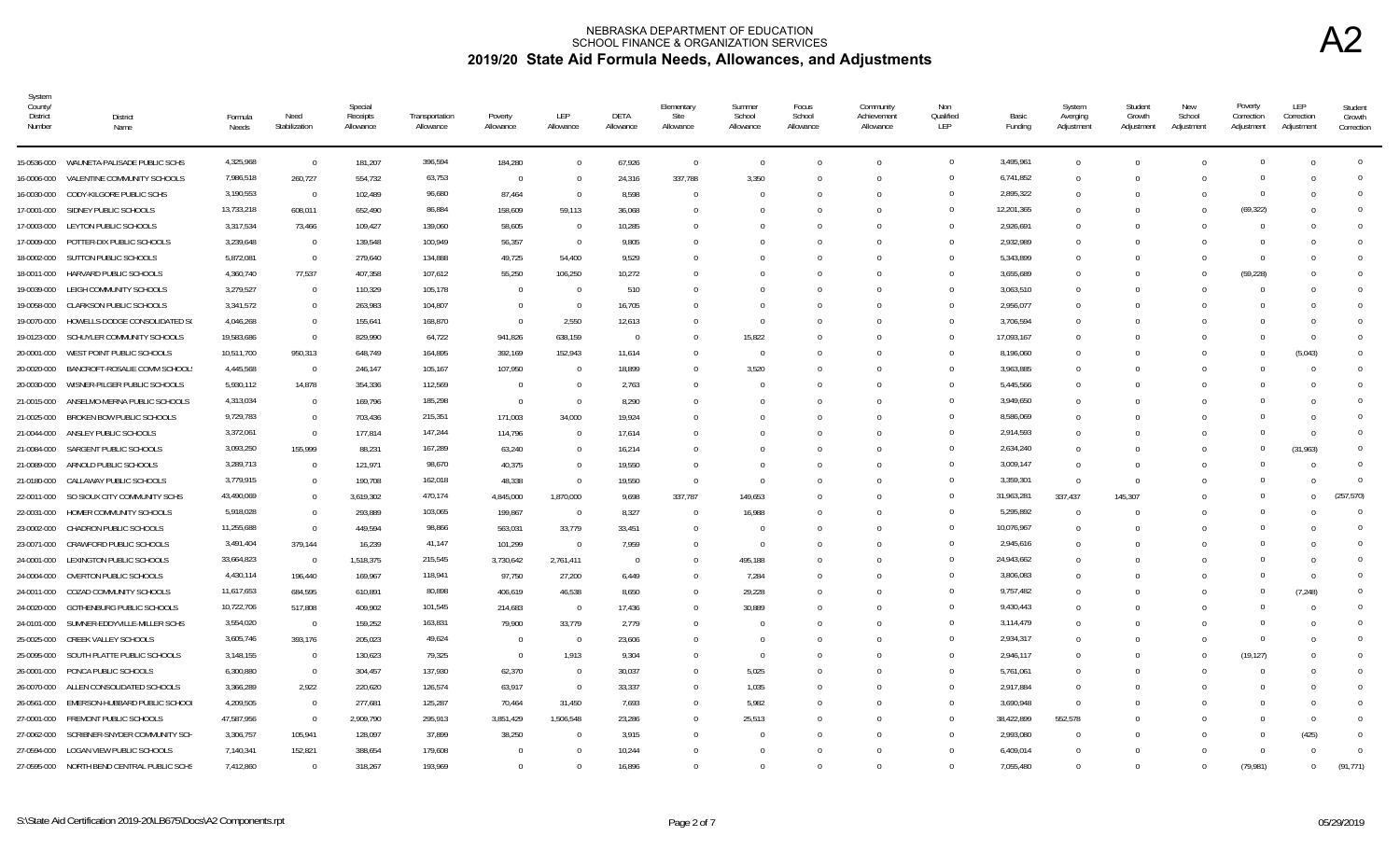| System<br>County/<br>District<br>Number | District<br>Name                   | Formula<br>Needs | Need<br>Stabilization | Special<br>Receipts<br>Allowance | Transportation<br>Allowance | Poverty<br>Allowance | LEP<br>Allowance         | DETA<br>Allowance | Elementary<br>Site<br>Allowance | Summer<br>School<br>Allowance | Focus<br>School<br>Allowance | Community<br>Achievement<br>Allowance | Non<br>Qualified<br>LEP | Basic<br>Funding | System<br>Averging<br>Adjustment | Student<br>Growth<br>Adjustment | <b>New</b><br>School<br>Adjustment | Poverty<br>Correction<br>Adjustment | LEP<br>Correction<br>Adjustment | Student<br>Growth<br>Correction |
|-----------------------------------------|------------------------------------|------------------|-----------------------|----------------------------------|-----------------------------|----------------------|--------------------------|-------------------|---------------------------------|-------------------------------|------------------------------|---------------------------------------|-------------------------|------------------|----------------------------------|---------------------------------|------------------------------------|-------------------------------------|---------------------------------|---------------------------------|
| 28-0001-000                             | OMAHA PUBLIC SCHOOLS               | 602,579,731      | $\overline{0}$        | 34,659,842                       | 16,363,193                  | 65,960,000           | 26,520,000               | 654,086           | $\overline{0}$                  | 5,862,212                     | 521,318                      | 5,985,855                             | $\mathbf{0}$            | 436,959,665      | 7,180,334                        | 162,422                         | 1,750,804                          | $\overline{0}$                      | $\Omega$                        | $\mathbf{0}$                    |
| 28-0010-000                             | ELKHORN PUBLIC SCHOOLS             | 94,745,614       | $\overline{0}$        | 5,007,164                        | 660,331                     | 27,950               | 212,055                  | 122,913           | $\overline{0}$                  | 149,624                       |                              | 3,945                                 | $\Omega$                | 81,740,130       | 1,023,726                        | 3,887,335                       | 773,069                            | $\overline{0}$                      | $^{\circ}$                      | 1,137,372                       |
| 28-0015-000                             | DOUGLAS CO WEST COMMUNITY SCH      | 11,208,275       | $\overline{0}$        | 639,319                          | 279,999                     | 315,166              | 33,779                   | 34,344            | $\overline{0}$                  | 7,896                         |                              | 5,736                                 | $\mathbf{0}$            | 9,864,240        | $\Omega$                         | 27,796                          | 0                                  | $\overline{0}$                      | - 0                             | $\Omega$                        |
| 28-0017-000                             | MILLARD PUBLIC SCHOOLS             | 223,298,340      | $\Omega$              | 13,003,886                       | 1,734,534                   | 1,741,669            | 1,615,000                | $\Omega$          | $\Omega$                        | 522,890                       |                              | 55,174                                | $\Omega$                | 200,213,734      | 3,182,476                        | 1,228,977                       | -0                                 | $\Omega$                            | $\Omega$                        | $\Omega$                        |
| 28-0054-000                             | RALSTON PUBLIC SCHOOLS             | 36,063,338       | $\Omega$              | 2,141,622                        | 544,149                     | 2,975,000            | 1,028,171                | 161,663           | $\Omega$                        | 73,933                        |                              | 342,790                               | $\Omega$                | 28,523,504       | 272,506                          | $\overline{0}$                  | $\Omega$                           | $\Omega$                            | $\Omega$                        | $\Omega$                        |
| 28-0059-000                             | BENNINGTON PUBLIC SCHOOLS          | 29,972,354       | $\overline{0}$        | 1,241,451                        | 283,653                     | 33,912               | 41,285                   | 19,418            | $\Omega$                        | 54,787                        |                              | 1,236                                 | $\Omega$                | 24,774,306       | 66,680                           | 1,125,519                       | 1,041,986                          | $\Omega$                            | $\Omega$                        | 1.288.121                       |
| 28-0066-000                             | WESTSIDE COMMUNITY SCHOOLS         | 58,912,849       | $\overline{0}$        | 5,230,931                        | 1,174,453                   | 1,264,993            | 374,381                  | 313,612           | $\overline{0}$                  | 80,596                        |                              | 26,947                                | $\Omega$                | 49,634,347       | 812,589                          | $\Omega$                        | ſ                                  | $\Omega$                            | $\Omega$                        | $\Omega$                        |
| 29-0117-000                             | DUNDY CO STRATTON PUBLIC SCHS      | 5,429,847        | 69,050                | 215,171                          | 372,630                     | 203,065              | 38,505                   | 13,575            | 281,489                         | - 0                           |                              |                                       | $\Omega$                | 4,236,362        | $\Omega$                         |                                 |                                    | $\Omega$                            | $\Omega$                        | $\Omega$                        |
| 30-0001-000                             | EXETER-MILLIGAN PUBLIC SCHOOLS     | 3,422,229        | $\overline{0}$        | 316,173                          | 166,018                     | $\Omega$             | $\overline{0}$           | 27,156            | $\Omega$                        | $\Omega$                      |                              |                                       | $\Omega$                | 2,912,882        | $\Omega$                         |                                 |                                    | $\Omega$                            | $\Omega$                        | $\Omega$                        |
| 30-0025-000                             | FILLMORE CENTRAL PUBLIC SCHS       | 8,116,593        | $\overline{0}$        | 1,333,239                        | 303,360                     | $\Omega$             | - 0                      | 19,981            | $\Omega$                        | 6,572                         |                              |                                       | $\Omega$                | 6,453,441        | $\Omega$                         |                                 |                                    | $\Omega$                            | $\Omega$                        | $\Omega$                        |
| 30-0054-000                             | SHICKLEY PUBLIC SCHOOLS            | 2,936,276        | $\overline{0}$        | 181,259                          | 132,206                     | 22,712               | $\Omega$                 | 21,233            | $\Omega$                        | $\Omega$                      |                              |                                       | $\Omega$                | 2,578,866        | $\Omega$                         |                                 |                                    | $\Omega$                            | $\Omega$                        | $\Omega$                        |
| 31-0506-000                             | FRANKLIN PUBLIC SCHOOLS            | 4,470,153        | 16,971                | 335,053                          | 234,374                     | 170,000              | $\Omega$                 | 12,441            | $\Omega$                        | $\Omega$                      |                              |                                       | $\Omega$                | 3,701,314        | $\Omega$                         |                                 |                                    | $\Omega$                            | $\Omega$                        | $\Omega$                        |
| 32-0046-000                             | MAYWOOD PUBLIC SCHOOLS             | 3,112,654        | $\overline{0}$        | 61,265                           | 231,618                     | 24,650               | $\Omega$                 | 39,100            | $\Omega$                        | - 0                           |                              |                                       | $\Omega$                | 2,756,021        | $\Omega$                         |                                 |                                    | $\Omega$                            | $\Omega$                        | $\mathbf{0}$                    |
| 32-0095-000                             | EUSTIS-FARNAM PUBLIC SCHOOLS       | 3,137,479        | 22,743                | 142,569                          | 96,613                      | $\Omega$             | $\Omega$                 | 6,050             | $\Omega$                        | 1,295                         |                              |                                       | $\overline{0}$          | 2,868,209        | $\Omega$                         |                                 |                                    | 0                                   | $\Omega$                        | $\mathbf{0}$                    |
| 32-0125-000                             | MEDICINE VALLEY PUBLIC SCHOOLS     | 3,716,292        | $\overline{0}$        | 177,006                          | 157,573                     | 122,825              | $\overline{0}$           | 43,328            | $\Omega$                        | $\Omega$                      |                              |                                       | $\Omega$                | 3,215,560        | $\Omega$                         |                                 |                                    | $\Omega$                            | $\Omega$                        | $\Omega$                        |
| 33-0018-000                             | ARAPAHOE PUBLIC SCHOOLS            | 5,225,671        | $\overline{0}$        | 314,069                          | 163,674                     | 148,726              | 8,500                    | 19,550            | $\Omega$                        | 2,632                         |                              |                                       | $\Omega$                | 4,568,520        | $\Omega$                         |                                 |                                    | $\Omega$                            | $\Omega$                        | $\Omega$                        |
| 33-0021-000                             | CAMBRIDGE PUBLIC SCHOOLS           | 4,725,819        | 160,815               | 154,752                          | 128,943                     | 72,250               | $\overline{\phantom{0}}$ | 23,252            | $\Omega$                        | - 0                           |                              |                                       | $\Omega$                | 4,185,807        | $\Omega$                         |                                 |                                    | $\Omega$                            | $\Omega$                        | $\Omega$                        |
| 33-0540-000                             | SOUTHERN VALLEY SCHOOLS            | 6,024,257        | 463,067               | 339,146                          | 254,842                     | 208,865              | 850                      | $\overline{0}$    | $\Omega$                        | - 0                           |                              |                                       | $\Omega$                | 4,757,487        | $\Omega$                         | $\cup$                          |                                    | $\Omega$                            | $\Omega$                        | $\Omega$                        |
| 34-0001-000                             | SOUTHERN SCHOOL DISTRICT 1         | 6,120,762        | 368,469               | 503,964                          | 80,095                      | 408,287              | 45,038                   | 10,174            | $\Omega$                        | - 0                           |                              |                                       | $\Omega$                | 4,704,735        | $\Omega$                         | $\Omega$                        | $\Omega$                           | $\Omega$                            | $\Omega$                        | $\Omega$                        |
| 34-0015-000                             | BEATRICE PUBLIC SCHOOLS            | 22,176,816       | $\overline{0}$        | 2,150,571                        | 474,239                     | 1,275,000            | 33,779                   | 23,092            | $\Omega$                        | 107,569                       |                              |                                       | $\Omega$                | 17,600,509       | $\Omega$                         | 4,484                           | 507,573                            | $\Omega$                            | $\Omega$                        | $\Omega$                        |
| 34-0034-000                             | FREEMAN PUBLIC SCHOOLS             | 6,065,877        | $\overline{0}$        | 240,988                          | 207,643                     | 27,258               | $\overline{\phantom{0}}$ | 4,758             | $\Omega$                        | - 0                           |                              |                                       | $\Omega$                | 5,585,230        | $\Omega$                         | $\Omega$                        | $\Omega$                           | $\Omega$                            | $\Omega$                        | $\Omega$                        |
| 34-0100-000                             | DILLER-ODELL PUBLIC SCHOOLS        | 4,139,955        | 48,802                | 151,331                          | 231,080                     | $\Omega$             | $\overline{0}$           | $\Omega$          | $\Omega$                        | $\Omega$                      |                              | $\cap$                                | $\Omega$                | 3,708,742        | $\Omega$                         |                                 |                                    | $\Omega$                            | $\Omega$                        | $\Omega$                        |
| 35-0001-000                             | <b>GARDEN COUNTY SCHOOLS</b>       | 4,326,082        | $\overline{0}$        | 284,042                          | 131,195                     | 178,053              | 7,420                    | 32,505            | $\Omega$                        | - 0                           |                              |                                       | $\Omega$                | 3,692,867        | $\Omega$                         |                                 |                                    | $\Omega$                            | $\Omega$                        | $\Omega$                        |
| 36-0100-000                             | <b>BURWELL PUBLIC SCHOOLS</b>      | 4,520,053        | 37,892                | 218,263                          | 91,719                      | 165,635              | - 0                      | 18,405            | $\Omega$                        | $\Omega$                      |                              |                                       | $\Omega$                | 3,988,139        | $\Omega$                         |                                 |                                    | $\Omega$                            | - 0                             | $\Omega$                        |
| 37-0030-000                             | ELWOOD PUBLIC SCHOOLS              | 3,782,469        | $\overline{0}$        | 217,950                          | 232,172                     | 34,000               | $\Omega$                 | 14,296            | $\Omega$                        | - 0                           |                              |                                       | $\Omega$                | 3,284,051        | $\Omega$                         |                                 |                                    | $\Omega$                            | $\Omega$                        | $\Omega$                        |
| 38-0011-000                             | <b>HYANNIS AREA SCHOOLS</b>        | 3,163,578        | $\overline{0}$        | 108.935                          | 173,379                     | $\overline{0}$       | $\Omega$                 | 4.591             | $\Omega$                        | $\cap$                        |                              |                                       | $\Omega$                | 2,876,673        | $\Omega$                         |                                 |                                    | $\Omega$                            | $\Omega$                        | $\Omega$                        |
| 39-0060-000                             | CENTRAL VALLEY PUBLIC SCHOOLS      | 5,082,184        | 643,393               | 301,209                          | 274,205                     | 76,500               | $\overline{0}$           | $\Omega$          | $\Omega$                        | $\Omega$                      |                              |                                       | $\Omega$                | 3,786,877        | $\Omega$                         |                                 |                                    | $\Omega$                            | $\Omega$                        | $\Omega$                        |
| 40-0002-000                             | <b>GRAND ISLAND PUBLIC SCHOOLS</b> | 102,814,166      | $\overline{0}$        | 6,117,096                        | 67,908                      | 11,491,592           | 4,199,822                | 107,732           | $\Omega$                        |                               |                              |                                       | $\Omega$                | 79,825,887       | 1,004,129                        |                                 |                                    | $\Omega$                            |                                 | $\Omega$                        |
| 40-0082-000                             | NORTHWEST PUBLIC SCHOOLS           | 16,215,408       | $\overline{0}$        | 496,166                          | 138,315                     | 225,250              | 38,250                   | 44,495            | 1,013,362                       | $\Omega$                      |                              |                                       | $\Omega$                | 14,259,570       |                                  |                                 |                                    | $^{\circ}$                          | $\Omega$                        | $\Omega$                        |
| 40-0083-000                             | WOOD RIVER RURAL SCHOOLS           | 6,922,355        | 120,134               | 217,307                          | 102,842                     | 284,298              | 90,077                   | - 0               | $\Omega$                        | $\Omega$                      |                              |                                       | $\Omega$                | 6,107,697        | $\Omega$                         |                                 | -0                                 | $\overline{0}$                      | - 0                             | $\mathbf{0}$                    |
| 40-0126-000                             | DONIPHAN-TRUMBULL PUBLIC SCHS      | 6,334,820        | $\overline{0}$        | 383,426                          | 148,251                     | 24,344               | $\overline{0}$           | 26,496            |                                 | $\Omega$                      |                              |                                       | $\Omega$                | 5,756,413        | $\mathbf 0$                      | $\Omega$                        | $\Omega$                           | (4, 110)                            | $\overline{0}$                  | $\Omega$                        |
| 41-0002-000                             | <b>GILTNER PUBLIC SCHOOLS</b>      | 3,313,237        | $\overline{0}$        | 159,754                          | 97,315                      | $\Omega$             | $\overline{0}$           | $\Omega$          | $\Omega$                        | $\Omega$                      |                              |                                       | $\Omega$                | 3,039,607        | $\Omega$                         | $\Omega$                        | 16,561                             | $\Omega$                            | $\Omega$                        | $\Omega$                        |
| 41-0091-000                             | HAMPTON PUBLIC SCHOOL              | 2,853,671        | 4,825                 | 164,015                          | 81,425                      | $\overline{0}$       | $\overline{0}$           | 5,872             | $\Omega$                        | $\Omega$                      |                              |                                       | $\Omega$                | 2,597,534        | $\Omega$                         | $\cup$                          | $\Omega$                           | $\Omega$                            | - 0                             | $\Omega$                        |
| 41-0504-000                             | AURORA PUBLIC SCHOOLS              | 14,007,257       | $\overline{0}$        | 961,352                          | 355,307                     | 243,860              | 31,110                   | 43,026            | $\Omega$                        | - 0                           |                              |                                       | $\Omega$                | 12,372,602       | $\Omega$                         |                                 | - 0                                | $\Omega$                            | $\Omega$                        | $\Omega$                        |
| 42-0002-000                             | ALMA PUBLIC SCHOOLS                | 5,420,540        | $\overline{0}$        | 322,644                          | 187,473                     | 100,902              | $\overline{0}$           | 14,215            | $\Omega$                        | 21,523                        |                              |                                       | $\Omega$                | 4,686,309        | $\Omega$                         | $\Omega$                        | 87,474                             | $\Omega$                            | - 0                             | $\Omega$                        |
| 43-0079-000                             | HAYES CENTER PUBLIC SCHOOLS        | 2,697,426        | $\overline{0}$        | 91,800                           | 131,770                     | 85,000               | 28,900                   | 36,236            | $\Omega$                        | - 0                           |                              |                                       | $\Omega$                | 2,323,720        | $\Omega$                         |                                 | - C                                | $\Omega$                            | - 0                             | $\Omega$                        |
| 44-0070-000                             | HITCHCOCK CO SCH SYSTEM            | 4,655,464        | $\Omega$              | 159,056                          | 219,489                     | 233,750              | $\overline{0}$           | 24,832            | $\Omega$                        | 4,710                         |                              | $\cap$                                | $\Omega$                | 4,013,627        | $\Omega$                         | $\bigcap$                       | - 0                                | $\Omega$                            | $\Omega$                        | $\Omega$                        |
| 45-0007-000                             | O'NEILL PUBLIC SCHOOLS             | 10,590,997       | $\Omega$              | 736,719                          | 149,990                     | 755,544              | 168,894                  | 16,174            | $\Omega$                        | 2,624                         |                              |                                       |                         | 8,761,052        | $\Omega$                         |                                 |                                    | $\Omega$                            | $\Omega$                        | $\Omega$                        |
|                                         | 45-0029-000 EWING PUBLIC SCHOOLS   | 2,881,132        | $\Omega$              | 101.161                          | 92,019                      | 72.675               | $\overline{0}$           | 18,289            | $\Omega$                        | $\Omega$                      |                              |                                       | $\Omega$                | 2,596,988        | $\Omega$                         |                                 |                                    | $\Omega$                            | $\Omega$                        | $\Omega$                        |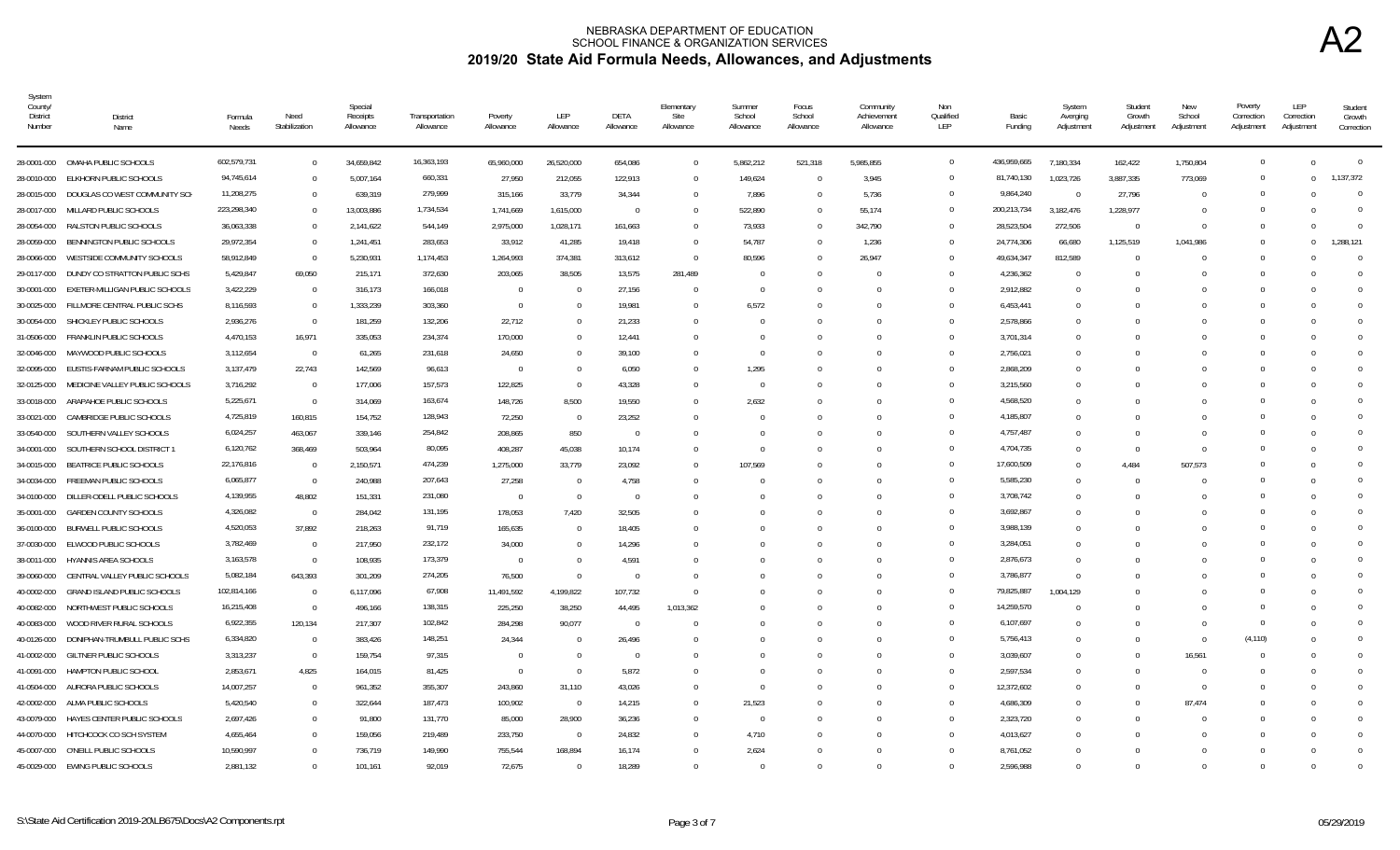| System<br>County/<br><b>District</b><br>Number | District<br>Name                    | Formula<br>Needs | Need<br>Stabilization | Special<br>Receipts<br>Allowance | Transportation<br>Allowance | Poverty<br>Allowance | LEP<br>Allowance         | DETA<br>Allowance | Elementary<br>Site<br>Allowance | Summer<br>School<br>Allowance | Focus<br>School<br>Allowance | Community<br>Achievement<br>Allowance | Non<br>Qualified<br>LEP | Basic<br>Funding | System<br>Averging<br>Adjustment | Student<br>Growth<br>Adjustment | New<br>School<br>Adjustment | Poverty<br>Correction<br>Adjustment | LEP<br>Correction<br>Adjustment | Student<br>Growth<br>Correction |
|------------------------------------------------|-------------------------------------|------------------|-----------------------|----------------------------------|-----------------------------|----------------------|--------------------------|-------------------|---------------------------------|-------------------------------|------------------------------|---------------------------------------|-------------------------|------------------|----------------------------------|---------------------------------|-----------------------------|-------------------------------------|---------------------------------|---------------------------------|
|                                                | 45-0044-000 STUART PUBLIC SCHOOLS   | 3,151,670        | $\overline{0}$        | 88,793                           | 103,796                     | 71,864               | $\overline{0}$           | 9,073             | $\overline{0}$                  | $\Omega$                      | $\Omega$                     | $\Omega$                              | $\overline{0}$          | 2,878,144        | $\overline{0}$                   | $\Omega$                        |                             |                                     |                                 | $\overline{0}$                  |
| 45-0137-000                                    | CHAMBERS PUBLIC SCHOOLS             | 2,683,331        | $\Omega$              | 80,185                           | 103,838                     | 80,750               | $\overline{0}$           | 17,831            | $\overline{0}$                  | - 0                           | $\Omega$                     | $\Omega$                              | $\Omega$                | 2,400,727        | $\overline{0}$                   | $\overline{0}$                  |                             |                                     |                                 | $\Omega$                        |
| 45-0239-000                                    | WEST HOLT PUBLIC SCHOOLS            | 6,336,089        | $\overline{0}$        | 377,941                          | 58,998                      | 175,105              | 33,779                   | 19,921            | 112,596                         | -0                            | $\Omega$                     | $\Omega$                              | $\Omega$                | 5,523,656        | $\Omega$                         | 34,093                          |                             |                                     |                                 | $\Omega$                        |
| 46-0001-000                                    | MULLEN PUBLIC SCHOOLS               | 2,893,757        | 21,092                | 94,372                           | 222,892                     | $\overline{0}$       | $\Omega$                 | 19,550            | $\Omega$                        | $\Omega$                      | $\Omega$                     | $\cup$                                | $\Omega$                | 2,535,851        | $\Omega$                         | $\bigcap$                       |                             |                                     |                                 | $\Omega$                        |
|                                                | 47-0001-000 ST PAUL PUBLIC SCHOOLS  | 8,526,053        | $\overline{0}$        | 403,818                          | 222,024                     | 178,018              | $\overline{0}$           | 12,901            | $\Omega$                        | 26,559                        |                              | $\Omega$                              | $\Omega$                | 7,682,733        | $\Omega$                         | $\Omega$                        |                             |                                     | - 0                             | $\Omega$                        |
|                                                | 47-0100-000 CENTURA PUBLIC SCHOOLS  | 6,503,547        | $\Omega$              | 302,585                          | 153,631                     | 216,790              | - 0                      | 13,586            | $\Omega$                        | $\Omega$                      | $\Omega$                     | $\cup$                                | $\Omega$                | 5,821,321        | $\Omega$                         | -0                              |                             |                                     | (4, 366)                        | $\Omega$                        |
| 47-0103-000                                    | ELBA PUBLIC SCHOOLS                 | 2,664,735        | $\Omega$              | 68,882                           | 90,747                      | 75,774               | $\overline{0}$           | 13,682            | $\Omega$                        | - C                           | $\Omega$                     | $\Omega$                              | $\Omega$                | 2,415,650        | $\Omega$                         | n                               |                             | $\cap$                              |                                 | $\Omega$                        |
| 48-0008-000                                    | FAIRBURY PUBLIC SCHOOLS             | 10,573,752       | 116,834               | 876,587                          | 239,525                     | 295,513              | 14,296                   | $\Omega$          | $\Box$                          |                               |                              | $\Box$                                | $\Omega$                | 9,040,317        | $\Omega$                         | n                               |                             | (9,320)                             |                                 | $\Omega$                        |
| 48-0300-000                                    | TRI COUNTY PUBLIC SCHOOLS           | 5,939,579        | $\overline{0}$        | 307,421                          | 195,938                     | 82,790               | $\overline{\phantom{0}}$ | 9,879             | $\Omega$                        | $\Omega$                      | $\Omega$                     | $\Omega$                              | $\Omega$                | 5,343,551        | $\Omega$                         | $\cup$                          |                             |                                     |                                 | $\Omega$                        |
| 48-0303-000                                    | MERIDIAN PUBLIC SCHOOLS             | 3,945,113        | $\Omega$              | 86,540                           | 117,131                     | 23,800               | 21,250                   | 5,319             | $\Omega$                        | - 0                           | $\Omega$                     | $\Omega$                              | $\Omega$                | 3,691,073        | $\Omega$                         | $\Omega$                        |                             |                                     | - 0                             | $\Omega$                        |
|                                                | 49-0033-000 STERLING PUBLIC SCHOOLS | 3,468,178        | $\Omega$              | 149,301                          | 127,973                     | 1,275                | $\overline{0}$           | 6,499             | $\Omega$                        | 3,428                         | $\Omega$                     | $\Omega$                              | $\overline{0}$          | 3,179,702        | $\Omega$                         | $\Omega$                        |                             |                                     | - 0                             | $\Omega$                        |
| 49-0050-000                                    | JOHNSON CO CENTRAL PUBLIC SCHS      | 6,598,950        | 209,835               | 339,160                          | 231,553                     | 245,619              | 67,557                   | 17,643            | $\Omega$                        | 4,629                         | $\Omega$                     | $\Omega$                              | (67, 557)               | 6,011,370        | $\Omega$                         | $\Omega$                        |                             | (390, 946)                          | (69, 913)                       |                                 |
| 50-0001-000                                    | WILCOX-HILDRETH PUBLIC SCHOOLS      | 3,679,848        | $\Omega$              | 158,961                          | 124,134                     | 2.550                | $\Omega$                 | 4,327             | $\Omega$                        | 957                           |                              |                                       | $\Omega$                | 3,388,919        | $\Omega$                         |                                 |                             |                                     |                                 | $\Omega$                        |
| 50-0501-000                                    | AXTELL COMMUNITY SCHOOLS            | 4,078,043        | $\Omega$              | 204,209                          | 143,348                     | $\Omega$             | $\Omega$                 | 696               | $\Omega$                        | $\Omega$                      | <sup>0</sup>                 | $\cup$                                | $\Omega$                | 3,729,790        | $\Omega$                         |                                 |                             |                                     |                                 | $\Omega$                        |
| 50-0503-000                                    | MINDEN PUBLIC SCHOOLS               | 9,617,063        | $\Omega$              | 538,622                          | 189,276                     | $\overline{0}$       | $\Omega$                 | $\Omega$          | $\Omega$                        | $\Omega$                      |                              | $\Omega$                              | $\Omega$                | 8,889,165        | $\Omega$                         |                                 |                             |                                     |                                 | $\Omega$                        |
| 51-0001-000                                    | OGALLALA PUBLIC SCHOOLS             | 10,810,725       | $\Omega$              | 766,239                          | 181,550                     | 238,000              | 33,779                   | $\overline{0}$    |                                 | 7,417                         |                              |                                       | $\Omega$                | 9,583,740        | $\Omega$                         |                                 |                             |                                     |                                 | $\Omega$                        |
| 51-0006-000                                    | PAXTON CONSOLIDATED SCHOOLS         | 3,736,222        | $\overline{0}$        | 128,982                          | 125,823                     | 34,000               | 6,800                    | 19,550            | $\cup$                          | - 0                           | $\Omega$                     | $\cup$                                | $\Omega$                | 3,421,067        | $\mathbf{0}$                     | n                               |                             |                                     |                                 | $\Omega$                        |
| 52-0100-000                                    | KEYA PAHA COUNTY SCHOOLS            | 2,362,140        | $\Omega$              | 80,647                           | 47,219                      | $\overline{0}$       | $\Omega$                 | 3,877             | $\Omega$                        | $\sqrt{ }$                    | $\Omega$                     | $\Omega$                              | $\Omega$                | 2,230,397        | $\Omega$                         | $\Omega$                        |                             |                                     |                                 | $\Omega$                        |
| 53-0001-000                                    | KIMBALL PUBLIC SCHOOLS              | 6,050,378        | $\Omega$              | 285,502                          | 160,097                     | 149,600              | 10,540                   | 4,564             |                                 |                               | $\Omega$                     | $\cup$                                | $\Omega$                | 5,440,075        | $\Omega$                         | $\Omega$                        |                             |                                     |                                 | $\Omega$                        |
| 54-0013-000                                    | CREIGHTON COMMUNITY PUBLIC SCI      | 4,447,345        | 229,921               | 275,828                          | 150,852                     | 63,750               | $\overline{0}$           | 6,292             | $\Omega$                        |                               |                              | $\Omega$                              | $\Omega$                | 3,720,702        | $\mathbf{0}$                     | $\Omega$                        |                             |                                     |                                 | $\Omega$                        |
| 54-0096-000                                    | CROFTON COMMUNITY SCHOOLS           | 4,789,157        | 113,026               | 229,282                          | 133,689                     | $\overline{0}$       | 0                        | 15,473            | $\Omega$                        | -0                            | $\Omega$                     | $\cup$                                | $\Omega$                | 4,297,687        | $\mathbf{0}$                     |                                 |                             |                                     |                                 | $\Omega$                        |
| 54-0501-000                                    | NIOBRARA PUBLIC SCHOOLS             | 4,263,896        | $\overline{0}$        | 368,462                          | 147,215                     | 301,750              | $\Omega$                 | 8,781             | $\Omega$                        | - 0                           | $\Omega$                     | $\Omega$                              | $\Omega$                | 3,437,688        | $\Omega$                         | n                               |                             |                                     |                                 | $\Omega$                        |
| 54-0505-000                                    | SANTEE COMMUNITY SCHOOLS            | 3,712,910        | $\overline{0}$        | 544,463                          | 58,271                      | 246,191              | $\Omega$                 | 16,653            | $\Omega$                        | 2,008                         | $\Omega$                     | $\Box$                                | $\Omega$                | 2,845,324        | $\Omega$                         | -0                              |                             |                                     |                                 | $\Omega$                        |
| 54-0576-000                                    | WAUSA PUBLIC SCHOOLS                | 3,690,796        | 407,229               | 146,070                          | 79,172                      | 32,290               | $\Omega$                 | 13,552            | $\Omega$                        | 283                           | $\Omega$                     | $\Omega$                              | $\Omega$                | 3,012,200        | $\mathbf{0}$                     | $\Omega$                        |                             |                                     |                                 |                                 |
| 54-0586-000                                    | BLOOMFIELD COMMUNITY SCHOOLS        | 4,262,205        | $\Omega$              | 245,840                          | 98,233                      | 49,788               | 11,258                   | 17,725            | $\Omega$                        | 6,358                         | $\Omega$                     | $\Omega$                              | $\Omega$                | 3,767,467        | $\Omega$                         | 65,536                          | $\Omega$                    |                                     |                                 |                                 |
| 55-0001-000                                    | LINCOLN PUBLIC SCHOOLS              | 429,490,880      | $\Omega$              | 33,393,176                       | 2,278,717                   | 23,589,318           | 9,200,013                | 304,575           | $\Omega$                        | 1,030,279                     | $\Omega$                     | $\Omega$                              | $\Omega$                | 346,278,662      | 6,882,557                        | 72,343                          | 361,291                     |                                     | $\Omega$                        | 6,099,949                       |
| 55-0145-000                                    | WAVERLY SCHOOL DISTRICT 145         | 20,358,854       | $\Omega$              | 1,330,905                        | 531,259                     | 86,808               | 31,963                   | 23,377            | $\Omega$                        | -0                            | $\Omega$                     | $\Omega$                              |                         | 18,354,542       | $\Omega$                         | $\Omega$                        |                             |                                     |                                 | $\Omega$                        |
| 55-0148-000                                    | MALCOLM PUBLIC SCHOOLS              | 7,363,432        | $\Omega$              | 283,660                          | 114,818                     | $\overline{0}$       | $\overline{0}$           | 45,007            | $\Omega$                        | $\sqrt{ }$                    |                              |                                       | $\Omega$                | 6,919,947        | $\Omega$                         | $\bigcap$                       |                             |                                     |                                 | $\Omega$                        |
| 55-0160-000                                    | NORRIS SCHOOL DIST 160              | 22,313,562       | $\Omega$              | 932,236                          | 732,862                     | 21,250               | 49,300                   | 22,854            | $\Omega$                        | $\Omega$                      | <sup>0</sup>                 | $\cup$                                | $\Omega$                | 20,555,060       | $\Omega$                         | $\Omega$                        |                             |                                     |                                 | $\Omega$                        |
| 55-0161-000                                    | RAYMOND CENTRAL PUBLIC SCHOOL       | 9,080,672        | $\Omega$              | 403,752                          | 259,060                     | 60,211               | $\overline{\phantom{0}}$ | 21,521            | 337,787                         | $\Omega$                      |                              | $\Omega$                              | $\Omega$                | 7,794,703        | $\overline{0}$                   | 90,372                          | 113,266                     |                                     |                                 | $\Omega$                        |
| 56-0001-000                                    | NORTH PLATTE PUBLIC SCHOOLS         | 39,256,180       |                       | 2,107,294                        | 158,662                     | 1,870,000            | 85,000                   | 46,692            | $\Omega$                        | 20,625                        |                              |                                       | $\Omega$                | 34,500,437       | 467,470                          | $\Omega$                        |                             |                                     |                                 | $\Omega$                        |
| 56-0006-000                                    | BRADY PUBLIC SCHOOLS                | 3,235,265        | $\overline{0}$        | 140,566                          | 89,943                      | 28,881               | - 0                      | 41,415            | $\overline{0}$                  | - 0                           | 0                            | $\cup$                                | $\Omega$                | 2,934,460        | $\mathbf{0}$                     | $\Omega$                        |                             |                                     |                                 | $\Omega$                        |
| 56-0007-000                                    | MAXWELL PUBLIC SCHOOLS              | 4,523,893        | $\overline{0}$        | 188,380                          | 182,759                     | $\overline{0}$       | $\Omega$                 | 19,550            | $\Omega$                        | $\Omega$                      | $\Omega$                     | $\Omega$                              | $\Omega$                | 4,133,204        | $\Omega$                         | $\Omega$                        |                             |                                     |                                 | $\Omega$                        |
| 56-0037-000                                    | HERSHEY PUBLIC SCHOOLS              | 6,641,714        | $\Omega$              | 219,192                          | 174,841                     | 71,172               | $\Omega$                 | 26,825            | $\Omega$                        | 3,350                         |                              |                                       | $\Omega$                | 6,146,334        | $\Omega$                         | $\Omega$                        |                             |                                     |                                 | $\Omega$                        |
| 56-0055-000                                    | SUTHERLAND PUBLIC SCHOOLS           | 4,776,363        | $\Omega$              | 197,548                          | 65,136                      | 46,056               | 0                        | 25,832            | $\Omega$                        | $\mathfrak{c}$                |                              | $\cup$                                | $\Omega$                | 4,441,791        | $\mathbf{0}$                     | $\Omega$                        |                             |                                     |                                 | $\Omega$                        |
| 56-0565-000                                    | WALLACE PUBLIC SCH DIST 65 R        | 3,427,267        | 82,700                | 100,236                          | 189,394                     | $\overline{0}$       | 0                        | 2,376             | $\Omega$                        | - 0                           | $\Omega$                     | $\Omega$                              | $\Omega$                | 3,052,561        | $\mathbf{0}$                     | -0                              |                             |                                     |                                 | $\Omega$                        |
| 57-0501-000                                    | STAPLETON PUBLIC SCHOOLS            | 3,578,611        | $\Omega$              | 171,986                          | 205,060                     | 63,750               | - 0                      | 24,197            | $\cup$                          |                               | $\Omega$                     | $\Omega$                              | $\Omega$                | 3,113,618        | $\Omega$                         | n                               |                             |                                     |                                 | $\Omega$                        |
| 58-0025-000                                    | LOUP COUNTY PUBLIC SCHOOLS          | 2,398,540        | $\cap$                | 56,932                           | 69,285                      | 76,500               | $\Omega$                 | 5,396             |                                 |                               |                              | $\cup$                                | $\Omega$                | 2,190,427        | $\Omega$                         | $\sqrt{ }$                      |                             |                                     |                                 | $\Omega$                        |
|                                                | 59-0001-000 MADISON PUBLIC SCHOOLS  | 7,168,399        | $\Omega$              | 370,270                          | 63.885                      | 541,285              | 275,860                  | 16,680            | $\Omega$                        | ſ                             | $\Omega$                     | $\Omega$                              | $\Omega$                | 5.900.419        | $\Omega$                         | $\cup$                          |                             |                                     |                                 |                                 |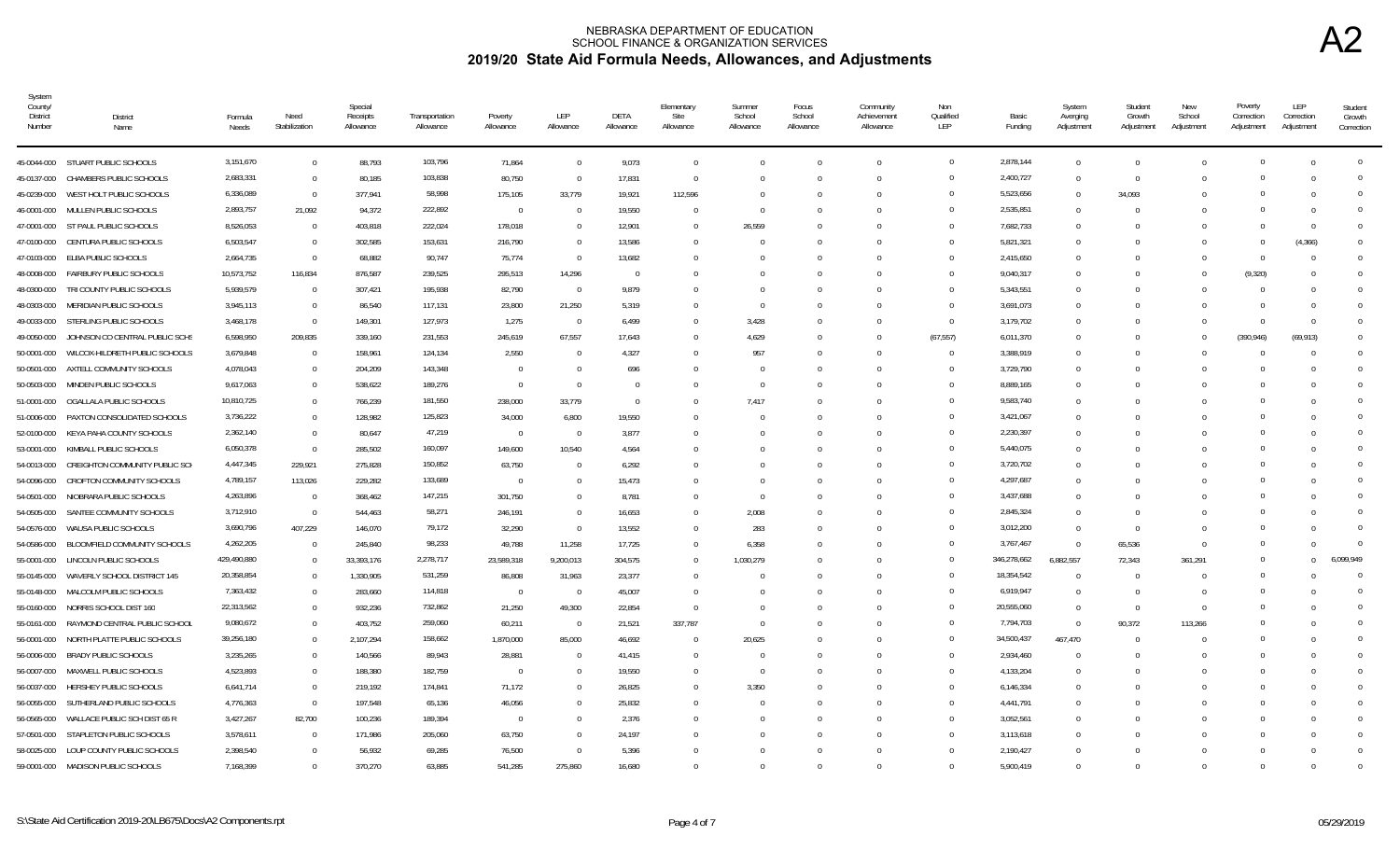| System<br>County/<br>District<br>Number | District<br>Name                       | Formula<br>Needs | Need<br>Stabilization | Special<br>Receipts<br>Allowance | Transportation<br>Allowance | Poverty<br>Allowance | LEP<br>Allowance | DETA<br>Allowance | Elementary<br>Site<br>Allowance | Summer<br>School<br>Allowance | Focus<br>School<br>Allowance | Community<br>Achievement<br>Allowance | Non<br>Qualified<br>LEP | Basic<br>Funding | System<br>Averging<br>Adjustment | Student<br>Growth<br>Adjustment | New<br>School<br>Adjustment | Poverty<br>Correction<br>Adjustment | LEP<br>Correction<br>Adjustment | Student<br>Growth<br>Correction |
|-----------------------------------------|----------------------------------------|------------------|-----------------------|----------------------------------|-----------------------------|----------------------|------------------|-------------------|---------------------------------|-------------------------------|------------------------------|---------------------------------------|-------------------------|------------------|----------------------------------|---------------------------------|-----------------------------|-------------------------------------|---------------------------------|---------------------------------|
|                                         | 59-0002-000 NORFOLK PUBLIC SCHOOLS     | 44,658,395       | $\Omega$              | 2,844,921                        | 215,801                     | 2,775,076            | 567,670          | 33,521            | $\Omega$                        | 324,732                       |                              | $\Omega$                              | $\overline{0}$          | 36,777,831       | 474,893                          | $\Omega$                        | 643,950                     | $\Omega$                            | $\Omega$                        | $\mathbf 0$                     |
| 59-0005-000                             | BATTLE CREEK PUBLIC SCHOOLS            | 5,973,408        | $\overline{0}$        | 264,488                          | 137,248                     | $\overline{0}$       | $\overline{0}$   | $\Omega$          | $\Omega$                        | - 0                           |                              | $\Omega$                              | $\overline{0}$          | 5,571,672        | $\Omega$                         | $\Omega$                        | $\cup$                      |                                     |                                 |                                 |
| 59-0013-000                             | NEWMAN GROVE PUBLIC SCHOOLS            | 2,921,042        | $\overline{0}$        | 118,581                          | 88,946                      | $\Omega$             | - 0              | 12,311            | $\Omega$                        |                               |                              | 0                                     | $\Omega$                | 2,701,204        | $\Omega$                         | -0                              |                             | $\cap$                              |                                 | 0                               |
| 59-0080-000                             | ELKHORN VALLEY SCHOOLS                 | 5,773,742        | $\overline{0}$        | 306,842                          | 135,044                     | $\overline{0}$       | - 0              | $\overline{0}$    |                                 |                               |                              |                                       | $\Omega$                | 5,380,875        | $\Omega$                         | -0                              |                             | (49, 019)                           |                                 |                                 |
| 60-0090-000                             | MC PHERSON COUNTY SCHOOLS              | 2,369,616        | $\Omega$              | 66,985                           | 69,258                      | 24,798               | $\Omega$         | 22,481            | $\Omega$                        |                               |                              | $\Omega$                              | $\Omega$                | 2,186,094        | $\Omega$                         | $\cap$                          |                             | $\cap$                              |                                 |                                 |
| 61-0004-000                             | CENTRAL CITY PUBLIC SCHOOLS            | 9,358,179        | $\Omega$              | 842,883                          | 221,394                     | 212,717              | 850              | 2,389             | $\Omega$                        | 22,899                        |                              |                                       | $\Omega$                | 8,055,047        | $\Omega$                         | $\cap$                          |                             |                                     |                                 |                                 |
| 61-0049-000                             | PALMER PUBLIC SCHOOLS                  | 4,579,356        | $\Omega$              | 202,349                          | 170,978                     | 74,375               | $\overline{0}$   | 9,007             | $\Omega$                        | $\bigcap$                     |                              | <sup>0</sup>                          | $\Omega$                | 4,122,647        | $\Omega$                         | - 0                             |                             |                                     |                                 |                                 |
| 62-0021-000                             | BAYARD PUBLIC SCHOOLS                  | 5,565,679        | $\overline{0}$        | 151,849                          | 128,177                     | 321,502              | 33,779           | 26,275            | $\Omega$                        | 22,977                        |                              |                                       | $\Omega$                | 4,881,120        | $\Omega$                         | - 0                             |                             |                                     |                                 |                                 |
| 62-0063-000                             | BRIDGEPORT PUBLIC SCHOOLS              | 6,590,894        | 52,506                | 297,707                          | 331,635                     | 172,688              | 53,483           | 4,325             | $\Omega$                        |                               |                              |                                       | $\overline{0}$          | 5,678,550        | $\Omega$                         |                                 |                             |                                     |                                 | 0                               |
| 63-0001-000                             | FULLERTON PUBLIC SCHOOLS               | 4,576,229        | 11,038                | 235,632                          | 184,007                     | 66,497               | $\overline{0}$   | $\overline{0}$    | $\Omega$                        |                               |                              |                                       | $\overline{0}$          | 4,079,055        |                                  |                                 |                             |                                     |                                 |                                 |
| 63-0030-000                             | TWIN RIVER PUBLIC SCHOOLS              | 6,916,083        | 369,039               | 345,047                          | 228,006                     | $\overline{0}$       | $\Omega$         | 123,203           | 225,192                         |                               |                              |                                       | $\Omega$                | 5,625,596        | $\Omega$                         |                                 |                             |                                     |                                 |                                 |
| 64-0023-000                             | JOHNSON-BROCK PUBLIC SCHOOLS           | 5,025,391        | $\Omega$              | 174,492                          | 244,996                     | 37,383               | $\Omega$         | $\Omega$          | $\Omega$                        |                               |                              |                                       | $\Omega$                | 4,568,520        |                                  |                                 |                             |                                     |                                 |                                 |
| 64-0029-000                             | AUBURN PUBLIC SCHOOLS                  | 10,533,687       | $\Omega$              | 709,347                          | 220,320                     | 370,683              | $\overline{0}$   | 40,695            | $\Omega$                        | 6,575                         |                              |                                       | $\Omega$                | 9,186,067        | $\Omega$                         |                                 |                             |                                     |                                 |                                 |
| 65-0011-000                             | SUPERIOR PUBLIC SCHOOLS                | 6,572,103        | $\overline{0}$        | 543,807                          | 180,564                     | 202,441              | 4,443            | 12,193            | $\Omega$                        | 21,295                        |                              |                                       | $\Omega$                | 5,607,360        |                                  |                                 |                             |                                     |                                 |                                 |
| 65-2005-000                             | SOUTH CENTRAL NEBRASKA UNIFIED         | 9,549,319        | 395,114               | 721,359                          | 547,636                     | 382,500              | 1,700            | 41,310            | $^{\circ}$                      | 29,725                        |                              |                                       | $\overline{0}$          | 7,429,975        | $\Omega$                         |                                 |                             |                                     |                                 | <sup>n</sup>                    |
| 66-0027-000                             | SYRACUSE-DUNBAR-AVOCA SCHOOL           | 9,385,980        | $\overline{0}$        | 624,982                          | 296,840                     | 79,691               | $\overline{0}$   | 15,709            | $\Omega$                        | - 0                           |                              |                                       | $\overline{0}$          | 8,368,758        | $\Omega$                         | $\Omega$                        |                             | $\cap$                              |                                 | $\Omega$                        |
| 66-0111-000                             | NEBRASKA CITY PUBLIC SCHOOLS           | 15,999,273       | $\overline{0}$        | 1,186,203                        | 167,008                     | 951,182              | 248,549          | 26,330            | $\Omega$                        | 32,143                        |                              |                                       | $\overline{0}$          | 13,387,858       | $\Omega$                         | $\Omega$                        |                             | $\cap$                              |                                 | $\Omega$                        |
| 66-0501-000                             | PALMYRA DISTRICT O R 1                 | 7,306,819        | 49,413                | 365,812                          | 180,048                     | 33,043               | $\overline{0}$   | 20,900            | $\Omega$                        | 27,785                        |                              |                                       | $\overline{0}$          | 6,377,029        | $\Omega$                         | 5,904                           | 223,186                     | $\Omega$                            |                                 | 23.699                          |
| 67-0001-000                             | PAWNEE CITY PUBLIC SCHOOLS             | 4,686,935        | $\overline{0}$        | 308,505                          | 194,877                     | 230,710              | $\Omega$         | 18,544            | $\Omega$                        |                               |                              |                                       | $\Omega$                | 3,934,299        |                                  | $\Omega$                        |                             | $\Omega$                            |                                 | $\Omega$                        |
| 67-0069-000                             | LEWISTON CONSOLIDATED SCHOOLS          | 3,244,918        | $\Omega$              | 123,710                          | 168,507                     | $\overline{0}$       | $\overline{0}$   | 14,066            | $\Omega$                        |                               |                              |                                       | $\Omega$                | 2,938,635        | $\Omega$                         | $\Omega$                        |                             | $\Omega$                            | $\Omega$                        | $\Omega$                        |
| 68-0020-000                             | PERKINS COUNTY SCHOOLS                 | 5,713,607        | $\overline{0}$        | 206,141                          | 156,460                     | 37,043               | 33,779           | 19,550            | $\cup$                          |                               |                              |                                       | $\Omega$                | 5,264,826        |                                  |                                 |                             | (3,082)                             | (1, 110)                        | $\Omega$                        |
| 69-0044-000                             | HOLDREGE PUBLIC SCHOOLS                | 12,644,093       | 163,089               | 958,223                          | 137,684                     | 301,147              | 53,483           | 38,064            | $\Omega$                        | 34,277                        |                              | U                                     | $\mathbf{0}$            | 10,958,126       | $\Omega$                         | - 0                             |                             |                                     |                                 | <sup>0</sup>                    |
| 69-0054-000                             | BERTRAND PUBLIC SCHOOLS                | 4,244,417        | $\overline{0}$        | 274,231                          | 114,450                     | 74,254               | 33,779           | 11,388            | $\Omega$                        |                               |                              |                                       | $\Omega$                | 3,736,315        | $\cap$                           | - ( )                           |                             |                                     |                                 | $\Omega$                        |
| 69-0055-000                             | LOOMIS PUBLIC SCHOOLS                  | 3,900,175        | $\overline{0}$        | 160,578                          | 80,087                      | 63.750               | 29.750           | 4.055             | $\Omega$                        |                               |                              |                                       | $\Omega$                | 3,561,955        | $\Omega$                         | $\Omega$                        |                             | $\Omega$                            |                                 | <sup>0</sup>                    |
| 70-0002-000                             | PIERCE PUBLIC SCHOOLS                  | 8,254,129        | 8,081                 | 399,160                          | 291,047                     | 42.500               | $\overline{0}$   | 24,263            | $\cup$                          |                               |                              |                                       | $\Omega$                | 7,532,820        | $\Omega$                         | $\Omega$                        |                             | (43, 742)                           |                                 |                                 |
| 70-0005-000                             | PLAINVIEW PUBLIC SCHOOLS               | 4,551,209        | 57,349                | 262,487                          | 146,256                     | $\overline{0}$       | $\overline{0}$   | 1,988             |                                 |                               |                              |                                       | $\overline{0}$          | 4,083,129        | $\Omega$                         | $\Omega$                        |                             |                                     |                                 | <sup>0</sup>                    |
| 70-0542-000                             | OSMOND COMMUNITY SCHOOLS               | 3,357,792        | 233,016               | 135,324                          | 72,921                      | $\overline{0}$       | $\overline{0}$   | $\Omega$          | $\Omega$                        |                               |                              |                                       | $\overline{0}$          | 2,916,531        | $\Omega$                         | $\Omega$                        |                             |                                     |                                 | $\Omega$                        |
| 71-0001-000                             | COLUMBUS PUBLIC SCHOOLS                | 41,656,368       | $\overline{0}$        | 2,364,581                        | 107,164                     | 3,940,426            | 1,521,920        | 46,560            | $\Omega$                        | 69,960                        |                              |                                       | $\overline{0}$          | 33,254,981       | 301,413                          | 49,363                          |                             |                                     |                                 | <sup>0</sup>                    |
| 71-0005-000                             | LAKEVIEW COMMUNITY SCHOOLS             | 11,367,293       | 510,954               | 708,608                          | 166,717                     | 127,500              | 127,500          | 5,104             | 394,085                         |                               |                              |                                       | $\overline{0}$          | 9,326,825        |                                  | - 0                             |                             | $\cap$                              |                                 | $\Omega$                        |
| 71-0067-000                             | HUMPHREY PUBLIC SCHOOLS                | 4,057,316        | $\overline{0}$        | 210,453                          | 90,211                      | $\overline{0}$       | $\Omega$         | 9,506             | $\Omega$                        |                               |                              |                                       | $\Omega$                | 3,747,146        | $\Omega$                         | $\Omega$                        |                             |                                     |                                 |                                 |
| 72-0015-000                             | CROSS COUNTY COMMUNITY SCHOO           | 5,423,368        | 192,080               | 316,490                          | 316,340                     | $\overline{0}$       | $\overline{0}$   | 12,766            | $\bigcap$                       |                               |                              |                                       | $\overline{0}$          | 4,585,692        | $\Omega$                         | $\cap$                          |                             | $\cap$                              |                                 | $\Omega$                        |
| 72-0019-000                             | OSCEOLA PUBLIC SCHOOLS                 | 3,826,221        | 354,658               | 256,504                          | 117,197                     | 48,788               | $\Omega$         | $\overline{0}$    | $\cup$                          |                               |                              |                                       | $\Omega$                | 3,049,074        | $\Omega$                         | - 0                             |                             |                                     |                                 |                                 |
| 72-0032-000                             | SHELBY - RISING CITY PUBLIC SCHOO      | 5,852,769        | (2,063)               | 280,748                          | 142,097                     | 48,208               | 21,811           | 11,346            | $\Omega$                        |                               |                              | <sup>0</sup>                          | $\Omega$                | 5,350,622        | $\Omega$                         | - 0                             |                             |                                     |                                 |                                 |
| 72-0075-000                             | HIGH PLAINS COMMUNITY SCHOOLS          | 4,095,632        | $\overline{0}$        | 200,772                          | 225,508                     | 48,488               | - 0              | 22,790            | $\Omega$                        |                               |                              |                                       | $\overline{0}$          | 3,598,074        | $\Omega$                         | - 0                             |                             |                                     |                                 |                                 |
| 73-0017-000                             | MC COOK PUBLIC SCHOOLS                 | 15,395,579       | $\bigcap$             | 1,126,248                        | 223,771                     | 460,128              | 55,250           | 32,471            | $\Omega$                        | 21,534                        |                              |                                       | $\Omega$                | 13,476,177       | $\Omega$                         | - 0                             |                             |                                     |                                 |                                 |
|                                         | 73-0179-000 SOUTHWEST PUBLIC SCHOOLS   | 4,461,883        | $\Omega$              | 223,512                          | 267,041                     | $\Omega$             | - 0              | 22,544            | $\Omega$                        | 6,463                         |                              |                                       | $\Omega$                | 3,942,323        | $\Omega$                         | - 0                             |                             |                                     |                                 |                                 |
| 74-0056-000                             | FALLS CITY PUBLIC SCHOOLS              | 10,245,752       | $\overline{0}$        | 757,388                          | 293,844                     | 620,236              | $\Omega$         | 76,837            | $\Omega$                        |                               |                              |                                       | $\Omega$                | 8,497,447        | $\Omega$                         | $\Omega$                        |                             |                                     |                                 | 0                               |
| 74-0070-000                             | HUMBOLDT TABLE ROCK STEINAUER          | 5,598,963        | 605,867               | 459,875                          | 265,731                     | 170,000              |                  | 7,387             | $\Omega$                        |                               |                              |                                       | $\Omega$                | 4,252,883        |                                  | - 0                             |                             | (162, 780)                          |                                 | $\Omega$                        |
|                                         | 75-0100-000 ROCK COUNTY PUBLIC SCHOOLS | 3,786,953        | 86,283                | 171,753                          | 44,284                      | $\Omega$             |                  | 8,652             | 56,298                          |                               |                              |                                       | $\Omega$                | 3,419,683        |                                  | $\Omega$                        |                             |                                     |                                 |                                 |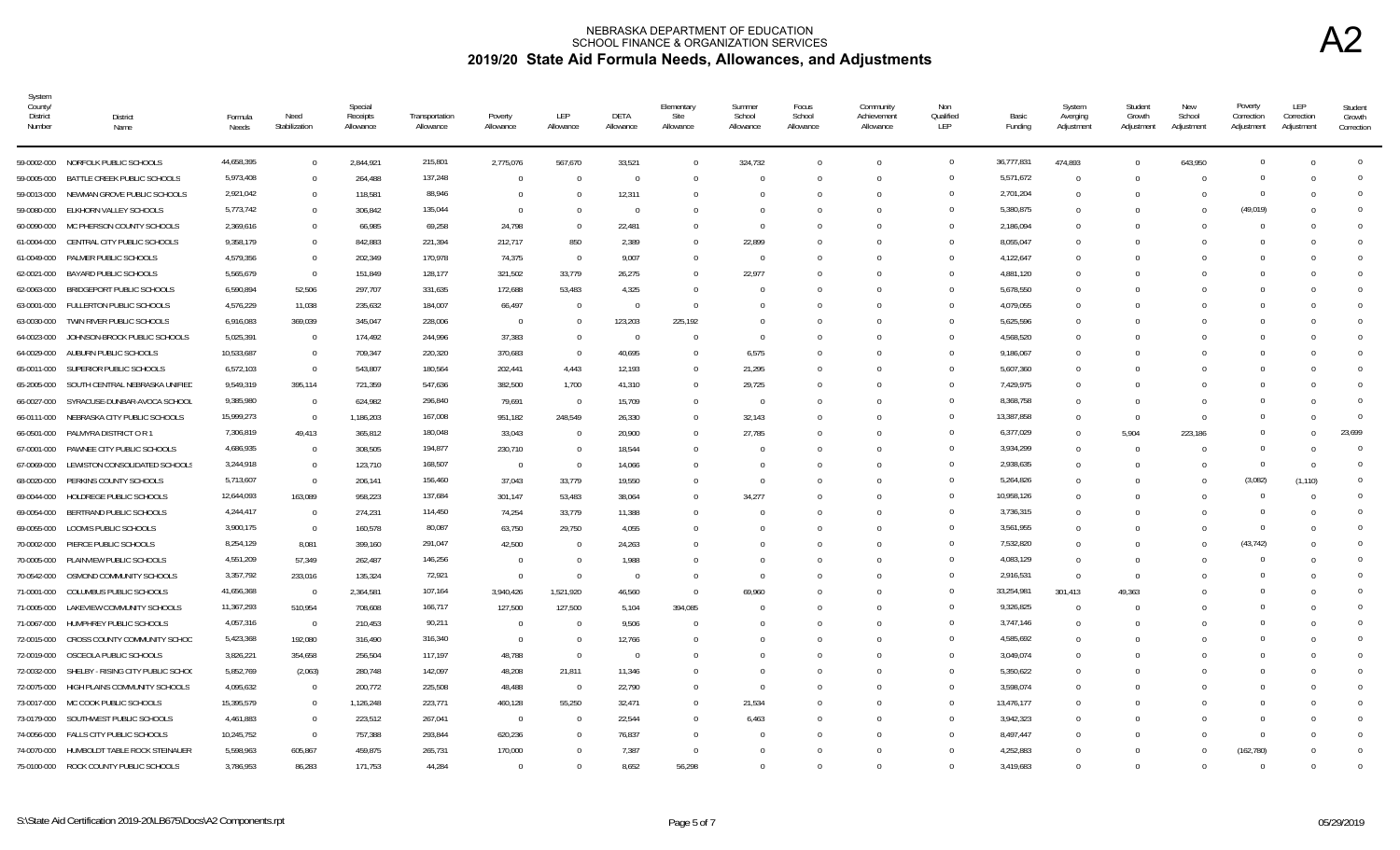| System<br>County/<br><b>District</b><br>Number | <b>District</b><br>Name                      | Formula<br>Needs | Need<br>Stabilization | Special<br>Receipts<br>Allowance | Transportation<br>Allowance | Poverty<br>Allowance | LEP<br>Allowance | DETA<br>Allowance | Elementary<br>Site<br>Allowance | Summer<br>School<br>Allowance | Focus<br>School<br>Allowance | Community<br>Achievement<br>Allowance | Non<br>Qualified<br>LEP | Basic<br>Funding | System<br>Averging<br>Adjustment | Student<br>Growth<br>Adjustment | New<br>School<br>Adjustment | Poverty<br>Correction<br>Adjustment | LEP<br>Correction<br>Adjustment | Student<br>Growth<br>Correction |
|------------------------------------------------|----------------------------------------------|------------------|-----------------------|----------------------------------|-----------------------------|----------------------|------------------|-------------------|---------------------------------|-------------------------------|------------------------------|---------------------------------------|-------------------------|------------------|----------------------------------|---------------------------------|-----------------------------|-------------------------------------|---------------------------------|---------------------------------|
|                                                | 76-0002-000 CRETE PUBLIC SCHOOLS             | 23,930,579       | $\overline{0}$        | 1,158,394                        | 323,466                     | 2,268,744            | 1,410,262        | 2,562             | $\Omega$                        | 328,333                       | $\Omega$                     | $\Omega$                              | $\overline{0}$          | 17,717,891       | $\Omega$                         | 339,541                         |                             | $\Omega$                            | $\Omega$                        | 381.386                         |
| 76-0044-000                                    | DORCHESTER PUBLIC SCHOOL                     | 3,477,363        | (15, 479)             | 162,891                          | 52,588                      | 38,362               | 34,390           | 23,925            | $\Omega$                        | - 0                           | $\Omega$                     | $\Omega$                              | $\Omega$                | 3,180,686        | $\Omega$                         | $\Omega$                        |                             | $\Omega$                            |                                 | $\Omega$                        |
| 76-0068-000                                    | FRIEND PUBLIC SCHOOLS                        | 3,982,463        | $\Omega$              | 253,861                          | 70,900                      | $\overline{0}$       | - 0              | 20,427            | $\Omega$                        |                               | $\Omega$                     | $\Omega$                              | $\overline{0}$          | 3,637,275        | $\Omega$                         |                                 |                             |                                     |                                 | $\Omega$                        |
| 76-0082-000                                    | WILBER-CLATONIA PUBLIC SCHOOLS               | 7,796,588        | $\overline{0}$        | 357,848                          | 139,045                     | 112,584              | 51,000           | 33,737            | $^{\circ}$                      | - 0                           | $\Omega$                     | $\Omega$                              | $\Omega$                | 7,102,374        | $\Omega$                         | -0                              |                             |                                     |                                 | $\Omega$                        |
| 77-0001-000                                    | BELLEVUE PUBLIC SCHOOLS                      | 95,496,556       | $\Omega$              | 6,591,816                        | 1,841,564                   | 2,479,509            | 595,000          | 394,991           | $\Omega$                        | 2,078,265                     | 0                            | 50,536                                | $\overline{0}$          | 80,710,412       | 754,463                          | - 0                             |                             |                                     |                                 | $\Omega$                        |
|                                                | 77-0027-000 PAPILLION LA VISTA COMMUNITY SCH | 114,540,974      | $\Omega$              | 8,211,365                        | 1,145,372                   | 1,090,816            | 511,372          | 136,184           | $\Omega$                        | 358,182                       |                              | 26,335                                | $\Omega$                | 100,746,381      | 1,338,052                        | 646,780                         | $\Omega$                    | $\Omega$                            | $\Omega$                        | 330.135                         |
| 77-0037-000                                    | <b>GRETNA PUBLIC SCHOOLS</b>                 | 52,782,253       | $\Omega$              | 2,486,964                        | 641,605                     | 29,953               | 63,804           | 82,875            | $\Omega$                        |                               |                              | 1,541                                 | $\Omega$                | 45,264,124       | 797,430                          | 1,372,440                       | 206,716                     | $\Omega$                            | $\Omega$                        | 1,834,801                       |
| 77-0046-000                                    | SPRINGFIELD PLATTEVIEW COMMUN                | 12,856,135       | $\Omega$              | 860,343                          | 401,292                     | 104,178              | - 0              | 22,403            | <sup>0</sup>                    | - 0                           |                              | 1,712                                 | $\Omega$                | 11,466,207       |                                  | $\Omega$                        |                             | $\Omega$                            |                                 | $\Omega$                        |
| 78-0001-000                                    | ASHLAND-GREENWOOD PUBLIC SCH                 | 11,188,732       | $\Omega$              | 680,476                          | 268,166                     | 193,790              | 33,779           | 12,490            | <sup>0</sup>                    | 46,657                        |                              |                                       | $\overline{0}$          | 9,852,315        | $\Omega$                         | 36,760                          | <sup>0</sup>                | $\Omega$                            |                                 | 64,299                          |
| 78-0009-000                                    | YUTAN PUBLIC SCHOOLS                         | 6,167,382        | 31,143                | 356,183                          | 174,952                     | 51,220               | - 0              | 10,009            | 0                               |                               |                              |                                       | $\overline{0}$          | 5,576,813        | - 0                              | - 0                             |                             | (32,938)                            |                                 | $\Omega$                        |
| 78-0039-000                                    | WAHOO PUBLIC SCHOOLS                         | 11,955,857       | 34,044                | 987,576                          | 289,561                     | 159,173              | 33,779           | $\Omega$          | $\Omega$                        | 33,281                        |                              |                                       | $\Omega$                | 10,418,443       |                                  | $\Omega$                        |                             |                                     |                                 | $\Omega$                        |
| 78-0072-000                                    | MEAD PUBLIC SCHOOLS                          | 4,087,189        | $\Omega$              | 122,786                          | 141,214                     | 75,416               | $\Omega$         | 6.196             |                                 |                               |                              |                                       | $\Omega$                | 3,741,577        |                                  | $\Omega$                        |                             |                                     |                                 | $\Omega$                        |
| 78-0107-000                                    | CEDAR BLUFFS PUBLIC SCHOOLS                  | 6,745,715        | $\Omega$              | 139,085                          | 135,443                     | 123,250              | 2,125            | 5,195             |                                 | 63,054                        |                              |                                       | $\Omega$                | 5,477,167        | $\Omega$                         | 74,526                          | 688,346                     |                                     |                                 | 37,524                          |
| 79-0002-000                                    | MINATARE PUBLIC SCHOOLS                      | 3,465,442        | $\Omega$              | 175,051                          | 21,290                      | 276,799              | 27,264           | 24,795            |                                 |                               |                              |                                       | $\Omega$                | 2,940,243        |                                  | $\Omega$                        |                             | $\Omega$                            |                                 | $\Omega$                        |
| 79-0011-000                                    | MORRILL PUBLIC SCHOOLS                       | 5,907,806        | $\overline{0}$        | 123,918                          | 162,310                     | 366,860              | 33,779           | 23,945            | $\Omega$                        | - 0                           |                              |                                       | $\overline{0}$          | 5,196,994        |                                  | - 0                             | 0                           | $\cap$                              |                                 | $\Omega$                        |
| 79-0016-000                                    | <b>GERING PUBLIC SCHOOLS</b>                 | 19,639,603       | $\Omega$              | 957,289                          | 139,513                     | 1,190,000            | 29,750           | 73,672            | $\Omega$                        | 32,136                        |                              |                                       | $\overline{0}$          | 16,887,938       | $\Omega$                         | 13,914                          | 315,391                     | $\cap$                              |                                 | $\Omega$                        |
| 79-0031-000                                    | MITCHELL PUBLIC SCHOOLS                      | 8,351,171        | 396,191               | 286,468                          | 101,962                     | 313,903              | - 0              | 13,789            | $\Omega$                        | 5,298                         |                              |                                       | $\overline{0}$          | 7,233,560        | $\Omega$                         | $\overline{0}$                  |                             | $\Omega$                            |                                 | $\Omega$                        |
| 79-0032-000                                    | SCOTTSBLUFF PUBLIC SCHOOLS                   | 36,808,501       | $\overline{0}$        | 2,191,946                        | 479,554                     | 3,863,271            | 810,690          | 942               | 337,787                         | 418,489                       |                              |                                       | $\overline{0}$          | 28,637,374       | 77,078                           | 153,650                         |                             | $\Omega$                            | $\Omega$                        | (162.280)                       |
| 80-0005-000                                    | MILFORD PUBLIC SCHOOLS                       | 8,845,812        | $\Omega$              | 269,053                          | 147,407                     | 49,950               | $\overline{0}$   | 37,744            | $\Omega$                        |                               |                              |                                       | $\Omega$                | 8,341,658        |                                  | $\Omega$                        |                             |                                     |                                 | $\Omega$                        |
| 80-0009-000                                    | SEWARD PUBLIC SCHOOLS                        | 16,130,159       | $\Omega$              | 2,158,379                        | 273,751                     | 85,000               | 33,779           | 40,122            | $\Omega$                        |                               |                              |                                       | $\Omega$                | 13,390,158       | $\Omega$                         | 148.970                         |                             |                                     |                                 | $\Omega$                        |
| 80-0567-000                                    | CENTENNIAL PUBLIC SCHOOLS                    | 6,494,229        | $\Omega$              | 424,579                          | 294,662                     | 103,109              | - 0              | 14,746            |                                 |                               |                              |                                       | $\Omega$                | 5,657,133        |                                  | $\Omega$                        |                             |                                     |                                 | $\Omega$                        |
| 81-0003-000                                    | HAY SPRINGS PUBLIC SCHOOLS                   | 3,187,820        | $\Omega$              | 50,706                           | 15,733                      | 133,603              | $\Omega$         | 6,792             | $\Omega$                        |                               | <sup>n</sup>                 | $\cap$                                | $\mathbf{0}$            | 2,980,986        | $\cap$                           | $\Omega$                        |                             |                                     |                                 |                                 |
| 81-0010-000                                    | GORDON-RUSHVILLE PUBLIC SCHS                 | 8,936,360        | 760,609               | 449,757                          | 196,711                     | 536,599              | 33,779           | $\Omega$          |                                 | 1,870                         |                              |                                       | $\Omega$                | 6,951,024        |                                  | 6.011                           |                             |                                     |                                 |                                 |
| 82-0001-000                                    | LOUP CITY PUBLIC SCHOOLS                     | 4,690,006        | 229.142               | 207.828                          | 135,247                     | 129.650              | $\bigcap$        | $\Omega$          |                                 |                               |                              |                                       | $\Omega$                | 3,988,139        | $\Omega$                         | $\Omega$                        |                             |                                     |                                 |                                 |
|                                                | 82-0015-000 LITCHFIELD PUBLIC SCHOOLS        | 2,521,088        | 17,898                | 76,783                           | 122,858                     | 73,070               |                  | 3,049             |                                 |                               |                              |                                       | $\Omega$                | 2,227,430        |                                  |                                 |                             |                                     |                                 |                                 |
| 83-0500-000                                    | SIOUX COUNTY PUBLIC SCHOOLS                  | 2,502,836        | $\Omega$              | 61,329                           | 35,501                      | $\Omega$             |                  | 27,547            |                                 |                               |                              |                                       | $\overline{0}$          | 2,378,459        |                                  |                                 |                             |                                     |                                 | <sup>0</sup>                    |
| 84-0003-000                                    | STANTON COMMUNITY SCHOOLS                    | 6,035,615        | 133,334               | 321,947                          | 137,588                     | 105,807              |                  | 11,243            |                                 |                               |                              |                                       | $\Omega$                | 5,325,696        |                                  |                                 |                             |                                     |                                 | $\Omega$                        |
| 85-0060-000                                    | DESHLER PUBLIC SCHOOLS                       | 4,265,099        | $\Omega$              | 242,953                          | 241,260                     | 102,000              |                  | 14,746            |                                 |                               |                              |                                       | $\Omega$                | 3,664,140        |                                  |                                 |                             |                                     |                                 | <sup>0</sup>                    |
| 85-0070-000                                    | THAYER CENTRAL COMMUNITY SCHS                | 6,299,347        | $\overline{0}$        | 287,432                          | 239,857                     | 115,153              |                  | 23,200            |                                 | 718                           |                              |                                       | $\overline{0}$          | 5,632,987        |                                  |                                 |                             | $\cap$                              |                                 | $\Omega$                        |
| 85-2001-000                                    | BRUNING-DAVENPORT UNIFIED SYS                | 3,350,779        | $\Omega$              | 241,239                          | 161,590                     | $\Omega$             |                  | 18,593            |                                 |                               | <sup>n</sup>                 | $\Omega$                              | $\overline{0}$          | 2,929,357        | $\cap$                           | - ( )                           |                             |                                     | $\cap$                          | $\Omega$                        |
| 86-0001-000                                    | THEDFORD PUBLIC SCHOOLS                      | 2,644,771        | $\Omega$              | 65,796                           | 84,738                      | $\Omega$             | $\Omega$         | 26,588            | U                               |                               | $\Omega$                     | $\Omega$                              | $\overline{0}$          | 2,467,649        |                                  |                                 |                             | $\Omega$                            | $\Omega$                        | $\Omega$                        |
|                                                | 87-0001-000 PENDER PUBLIC SCHOOLS            | 4,819,409        | 142,942               | 393,135                          | 108,762                     | 74,701               | 7,305            | 13,039            | $\Omega$                        | 4,198                         |                              | $\Omega$                              | (7, 305)                | 4,102,476        | $\Omega$                         | - 0                             |                             |                                     | (19, 844)                       | <sup>0</sup>                    |
| 87-0013-000                                    | WALTHILL PUBLIC SCHOOLS                      | 5,942,694        | $\overline{0}$        | 574,005                          | 32,037                      | 658,873              | 33,779           | $\Omega$          | <sup>0</sup>                    |                               |                              | $\Omega$                              | $\overline{0}$          | 4,644,000        | $\Omega$                         |                                 |                             |                                     | $\Omega$                        | $\Omega$                        |
| 87-0016-000                                    | UMO N HO N NATION PUBLIC SCHS                | 7,412,430        | (24, 677)             | 726,442                          | 74,621                      | 677,450              | - 0              | 31,001            |                                 |                               |                              |                                       | $\overline{0}$          | 5,927,593        |                                  |                                 |                             |                                     |                                 |                                 |
| 87-0017-000                                    | WINNEBAGO PUBLIC SCHOOLS DISTR               | 8,890,384        | 275,730               | 1,235,265                        | 210,237                     | 904,722              | $\Omega$         | $\Omega$          |                                 |                               |                              |                                       | $\Omega$                | 6,264,430        | $\cap$                           |                                 |                             |                                     |                                 |                                 |
|                                                | 88-0005-000 ORD PUBLIC SCHOOLS               | 7,286,056        | $\Omega$              | 367,157                          | 198,557                     | 212,864              | - 0              | 6,646             |                                 |                               |                              | n                                     | $\Omega$                | 6,500,832        | - 0                              |                                 |                             |                                     |                                 |                                 |
| 88-0021-000                                    | ARCADIA PUBLIC SCHOOLS                       | 2,681,925        | $\Omega$              | 55,107                           | 145,757                     | 51,355               | $\bigcap$        | 11,008            |                                 |                               |                              |                                       | $\Omega$                | 2,418,698        |                                  |                                 |                             |                                     |                                 | $\Omega$                        |
|                                                | 89-0001-000 BLAIR COMMUNITY SCHOOLS          | 22, 157, 294     | 171,405               | 1,412,786                        | 487,888                     | 340,152              | 39,409           | 54,454            |                                 |                               |                              |                                       | $\Omega$                | 19,651,200       |                                  |                                 |                             |                                     |                                 | $\Omega$                        |
|                                                | 89-0003-000 FORT CALHOUN COMMUNITY SCHS      | 9,068,784        | 871,477               | 460,015                          | 179,521                     | 17,935               | 21,335           | 22,945            |                                 |                               |                              |                                       | $\Omega$                | 7,495,556        |                                  |                                 |                             |                                     |                                 |                                 |